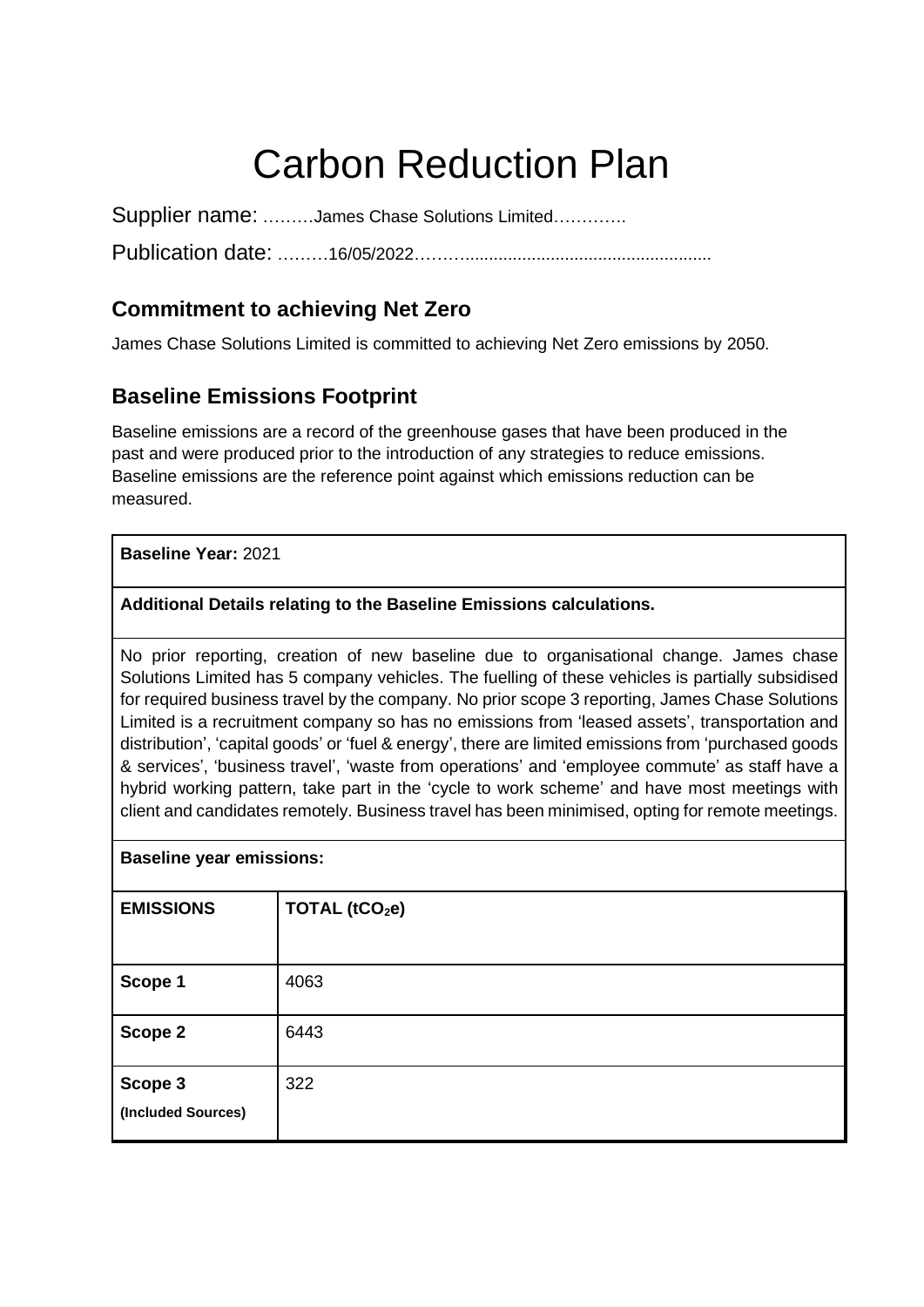## **Current Emissions Reporting**

| <b>Reporting Year: 2022</b>   |                            |  |
|-------------------------------|----------------------------|--|
| <b>EMISSIONS</b>              | TOTAL (tCO <sub>2</sub> e) |  |
| Scope 1                       | 1354                       |  |
| Scope 2                       | 2147                       |  |
| Scope 3<br>(Included Sources) | 107                        |  |
| <b>Total Emissions</b>        | 3608                       |  |

# **Emissions reduction targets**

In order to continue our progress to achieving Net Zero, we have adopted the following carbon reduction targets.

- Reduce electric usage of the office by 20% by 2025 by ensuring devices and heaters are only on while neccessary
- Limit the number of in-person client visits to 1 per client per quarter and encourage the use of public transport when travelling
- Increase recycling of office waste by installing larger bins and increasing staff awareness of them

We project that carbon emissions will decrease over the next five years to 9500 tCO<sub>2</sub>e by 2027. This is a reduction of 12.9%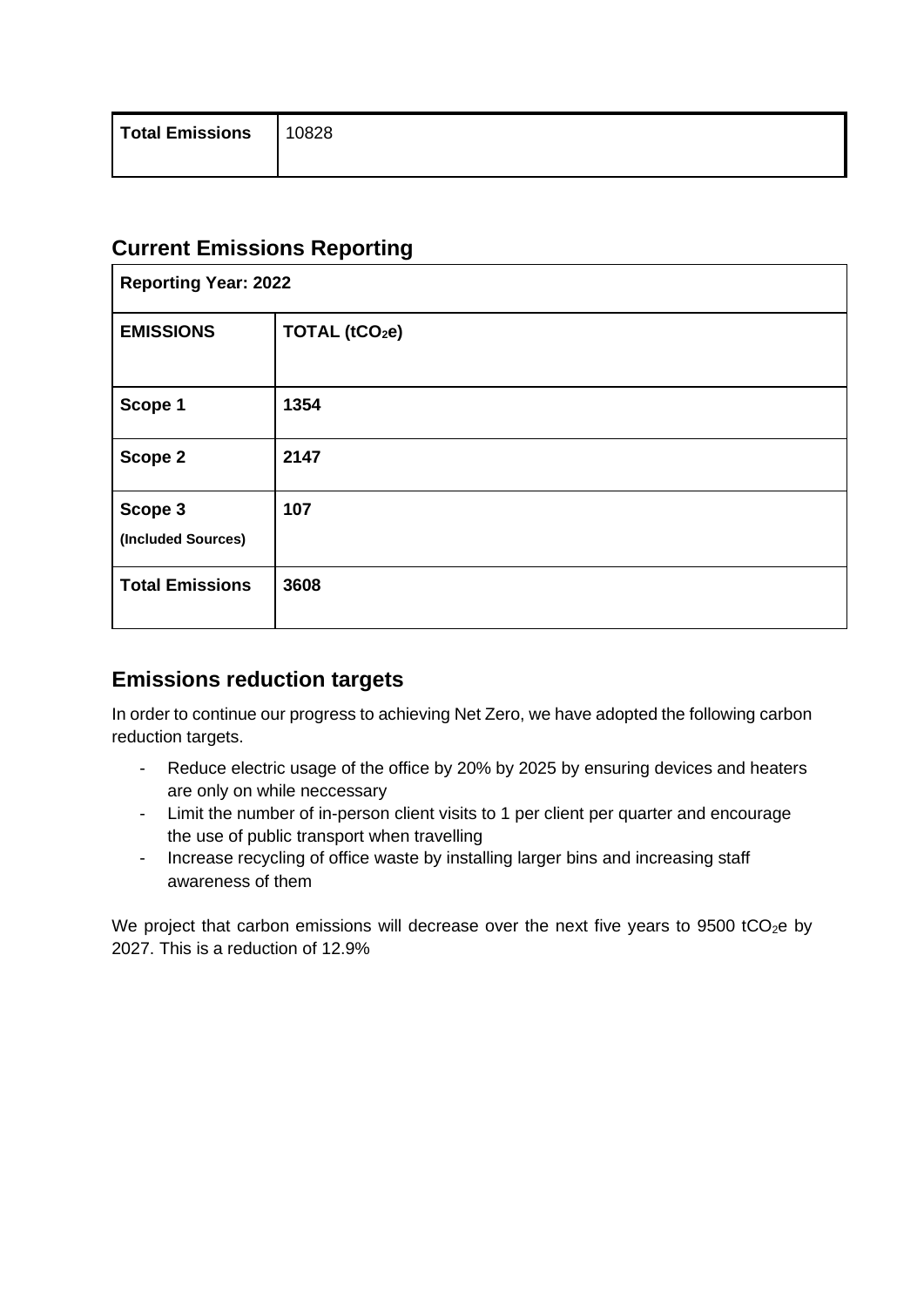

#### Progress against these targets can be seen in the graph below:

# **Carbon Reduction Projects**

#### Carbon Reduction Initiatives

In the future we hope to implement further measures such as:

- Ensuring all future company vehicles are low emission emits less than 75g of CO2/km from the tailpipe
- Offsetting the carbon emissions of future hires by partnering with wegreenify.com
- Reducing carbon emissions by encouraging remote working/meetings where possible

# **Declaration and Sign Off**

This Carbon Reduction Plan has been completed in accordance with PPN 06/21 and associated guidance and reporting standard for Carbon Reduction Plans.

Emissions have been reported and recorded in accordance with the published reporting standard for Carbon Reduction Plans and the GHG Reporting Protocol corporate standard<sup>1</sup> and uses the appropriate [Government emission conversion factors for greenhouse gas](https://www.gov.uk/government/collections/government-conversion-factors-for-company-reporting)  [company reporting](https://www.gov.uk/government/collections/government-conversion-factors-for-company-reporting)<sup>2</sup>.

Scope 1 and Scope 2 emissions have been reported in accordance with SECR requirements, and the required subset of Scope 3 emissions have been reported in

<sup>1</sup><https://ghgprotocol.org/corporate-standard>

<sup>2</sup><https://www.gov.uk/government/collections/government-conversion-factors-for-company-reporting>